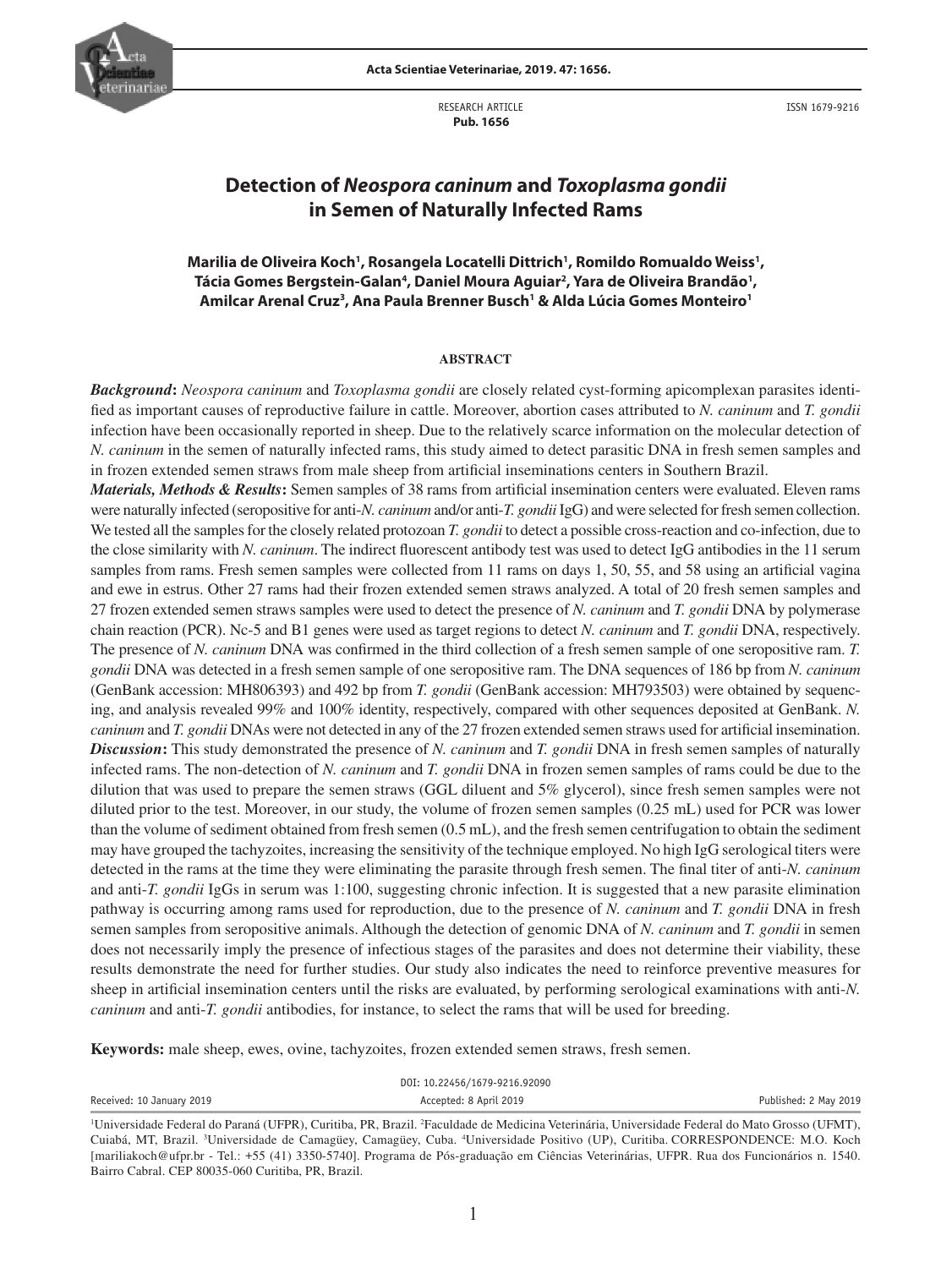**M.O. Koch, R.L. Dittrich, R.R. Weiss,** *et al***. 2019.** Detection of *Neospora caninum* and *Toxoplasma gondii* in Semen of Naturally Infected Rams. *Acta Scientiae Veterinariae*. 47: 1656.

### **INTRODUCTION**

Natural infection of sheep by *Neospora caninum* was first identified in 1990 [12], and *Toxoplasma gondii* infection was described for the first time in 1942 [32]. *Neospora caninum* and *Toxoplasma gondii* are closely related cyst-forming apicomplexan parasites identified as important causes of reproductive failure in cattle [13,14]. Abortion cases attributed to *N. caninum*  [12,21,35] and *T. gondii* [10,20,28,44] infection have been occasionally reported in sheep. These parasites have already been identified in 77% of 74 brain samples from aborted sheep fetuses [23].

The presence of *N. caninum* DNA in the semen of naturally infected bulls [7,11,17,18,24,33,40] and experimentally infected rams was reported [42]. Experimental studies showed the presence of *T. gondii*  in the semen and/or reproductive tract of dogs [2], goats [15,38], swine [31], cattle [39], and rams [1,27,41,43]. Studies performed with naturally infected animals have shown the detection of *T. gondii* only in the semen of rams [4,29] and dogs [25], suggesting a new route of elimination of the parasite that can cause reproductive damage and be sexually transmitted [9]. Studies have only found *N. caninum* DNA in frozen extended semen straws samples from cattle [7,33,40].

Due to the relatively scarce information on the molecular detection of *N. caninum* in the semen of naturally infected rams, this study aimed to detect parasitic DNA in fresh semen samples and in frozen extended semen straws from male sheep from artificial inseminations centers in Southern Brazil. We tested all the samples for the closely related protozoan *T. gondii*  to detect a possible cross-reaction and co-infection, due to the close similarity with *N. caninum*.

#### **MATERIALS AND METHODS**

#### *Animals and samples*

Thirty-eight rams aged 1-6 years (Dorper, Texel, White Dorper, Suffolk, and crossbreed), with no history of reproductive problems, from three rural properties with sporadic occurrences of abortions in pregnant ewes, in the state of Paraná, Southern Brazil, were included in this study to detect *N. caninum* and *T. gondii* DNA in fresh and frozen semen samples.

Twenty semen samples were collected from 11 rams seropositive for *N. caninum* and/or *T. gondii*  IgG antibodies (identified with numbers 1-11) that had been selected to detect *N. caninum* and *T. gondii*  DNA in fresh semen samples. Twenty-seven frozen extended semen straws samples from 27 other breeding rams belonging to the same rural properties were used to detect *N. caninum* and *T. gondii* DNA. Since we did not have access to these animals, serological data is not known.

Samples of fresh semen were collected using an artificial vagina and according to the availability of ewes in estrus. Fifteen min after collecting semen samples, blood samples were collected without anticoagulant by puncturing the jugular vein. Blood and semen samples from the 11 rams were collected on days 1, 50, 55 and 58. Samples were refrigerated at 4°C and transported to the laboratory within 2 h.

Sera from the 11 rams were obtained by centrifuging the blood at  $3000 \times g$  for 10 min and, then, stored at -20°C until processing. The 20 fresh semen samples (the total volume of ejaculates ranged from 1.0-2.0 mL) were centrifuged at  $1000 \times g$  for 10 min, and the sediments of approximately 0.5 mL were frozen at -20°C before DNA extraction.

The 27 semen straws frozen in 5% glycerol with 0.25 mL of extender GGL (Glycine-Yolk-Milk), and approximately 100 million spermatozoa per dose  $(400 \times 10^6$ /mL) were refrigerated at 4°C for approximately 4 h during the transport to the laboratory. Then, 0.25 mL of the sample transferred to micro-tubes and frozen at -20°C until processing.

#### *Indirect fluorescent antibody test (IFAT)*

The indirect fluorescent antibody test was used to detect IgG antibodies against *N. caninum* and *T. gondii* in the 11 serum samples from rams [30]. Slides were prepared containing tachyzoites of *N. caninum* (NC-1 strain) and *T. gondii* (RH strain), obtained through cell culturing as described by Locatelli-Dittrich *et al*. [26]. Serum samples with titers 1:25 for *N. caninum*  and 1:40 for *T. gondii* were considered positive as described by Guimarães *et al*. [22]. Sera were analyzed until reaching the final titer. All IFATs included known positive and negative ram serum samples as control. All samples were processed twice to ensure the quality of the results. The Monoclonal Anti-Goat/Sheep IgG-FITC antibody<sup>1</sup> (F4891) was used at a dilution of 1:100.

### *Collection of semen*

Fresh semen samples were collected from 11 seropositive rams on days 1, 50, 55, and 58 using an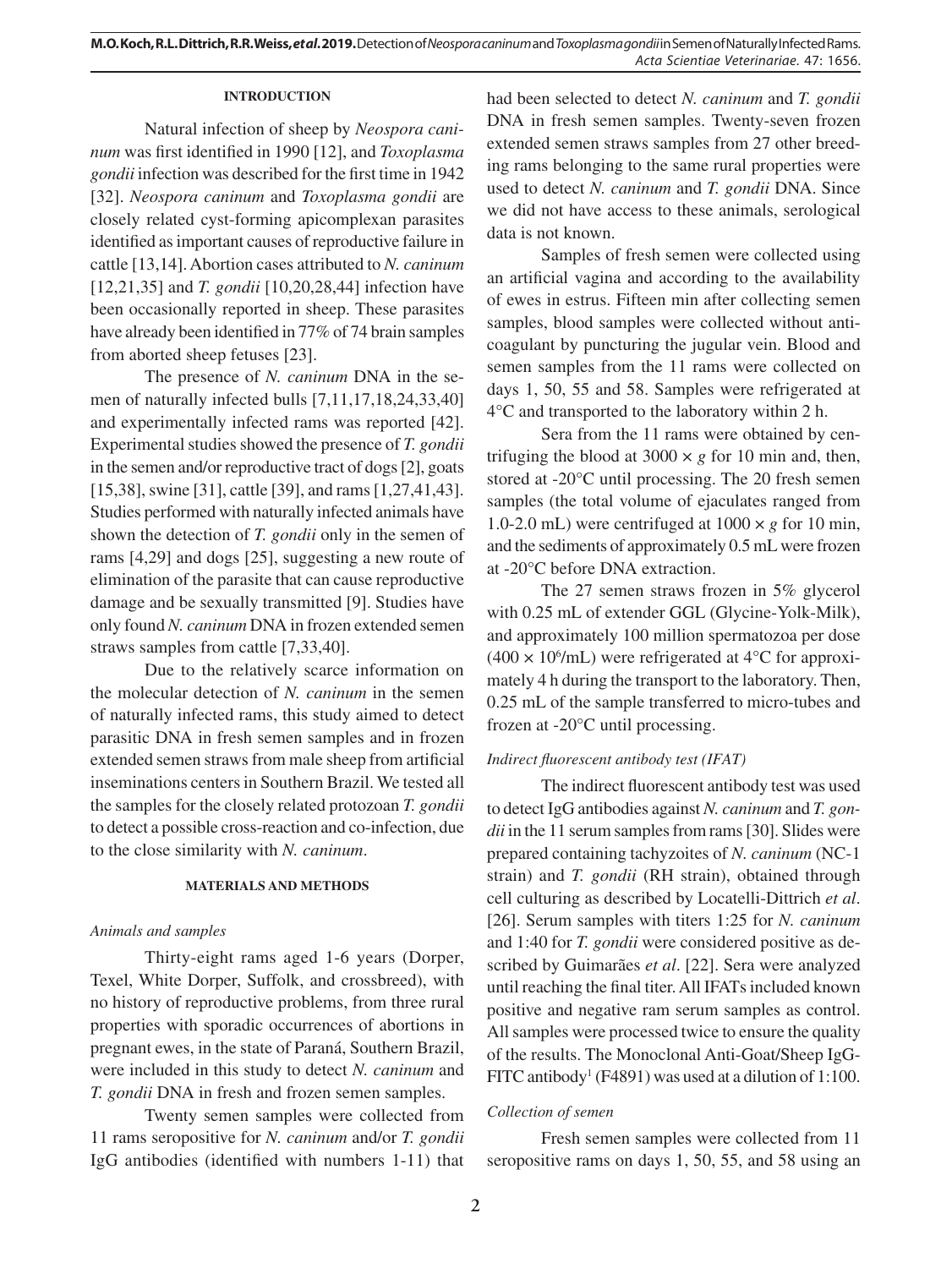artificial vagina and ewe in estrus. The artificial vagina consisted in a 20 cm  $\times$  6 cm rigid tube and a flexible rubber tube. The space between the rigid and the flexible tube was filled with warm water at 55°C, so that the inside of the artificial vagina reached a temperature between 42°C and 45°C. The artificial vagina membrane was lubricated with aqueous base gel. When the ram jumped over the ewe, his penis was gently diverted into the artificial vagina, and the ejaculate was deposited in the collection tube [16].

### *DNA extraction*

The DNA extraction from 20 fresh semen samples (containing 0.5 mL of semen sediment) and 27 frozen semen straws (containing 0.25 mL of sample) was performed using the PureLink® Genomic DNA Mini Kits<sup>2</sup>.

### *Hemi-Nested PCR to detect* Neospora caninum *DNA*

Hemi-nested PCR was performed to detect the presence of *N. caninum* DNA by using the primer pairs Np4/Np7 and Np6/Np7 of the pNC-5 gene of *N. caninum* [46], following the protocol previously published with some modifications [3]. The 25-µL PCR mixture contained 80 ng of target DNA, 1.5 mM of MgCl<sub>2</sub>, 0.2 mM of dNTPs, 1 U/reaction of Taq polymerase, 1× buffer, 0.5 pmol/ $\mu$ L of primers, and Milli-Q Water qsp. PCRs using Np4/Np7 were performed in a thermocycler for 30 cycles of denaturation at 94°C for 30 s, annealing at 55°C for 30 s, and extension at 72°C for 30 s. For the second round, with primers Np6/ Np7, 1 µL of amplicon solution from the first-round Np4/Np7 PCR was used as target DNA, with the same PCR mixture, with 25 cycles of denaturation at 94°C for 30 s, annealing at 54°C for 30 s, and extension at 72°C for 30 s. The secondary amplification products had a size of 227 bp. Positive (purified *N. caninum*  tachyzoite DNA of the NC-1 strain) and negative (no DNA) controls were included in each PCR run. Amplicons were resolved on a 1.5% agarose gel, which was stained with SYBR®<sup>3</sup> Safe DNA gel stain (Kasvi, K9-16C) and visualized under UV light.

# *Nested PCR to detect* Toxoplasma gondii *DNA*

The presence of *T. gondii* DNA in the samples was addressed by a Nested PCR in which the target was part of the sequence of the repetitive gene B1 [5], following the protocol previously published with some modifications [19]. *T. gondii* DNA amplification was carried out in a 25-µL reaction volume containing 80 ng of target DNA, 1.5 mM of MgCl2, 0.2 mM of dNTPs, 1 U/reaction of Taq polymerase,  $1 \times$  buffer, 0.5 pmol/ $\mu$ L of primers, and Milli-Q Water qsp. The primers used in the first round were those corresponding to gene B1 nucleotides 694-714 and 887-868. PCR was performed for 30 cycles of denaturation at 94°C for 30 s, annealing at 56°C for 30 s, and extension at 72°C for 30 s. The primers used in the second round corresponded to gene B1 nucleotides 757-776 and 853-831 and were used in a reaction with 0.5 µL of the amplicon solution from the first-round PCR as target DNA, with the same PCR mixture, with 20 cycles of denaturation at 94°C for 30 s, annealing at 60°C for 35 s, and extension at 72°C for 30 s. The secondary amplification products had a size of 97 bp. Positive (DNA from *T. gondii* tachyzoites of the RH strain) and negative (no DNA) controls were included in each PCR run. Amplicons were resolved on a 1.5% agarose gel, which was stained with SYBR® Safe DNA gel stain (Kasvi, K9-16C) and visualized under UV light.

# *Sequencing analysis*

PCR products were purified using PureLink® Quick Gel Extraction Kit<sup>2</sup> according to manufacturer's instructions, and sequence analysis was performed using primer Np7, 5'GGGTGAACCGAGGGAGTTG3', to identify the DNA sequence of *N. caninum* [3] and primer 5'TGCATAGGTTGCCAGTCACTG'3, which corresponds to the gene B1 nucleotides 853-831, to identify the DNA sequence of *T. gondii* [19]. Sequence analysis was performed using the Big Dye Terminator Kit (Applied Biosystems) according to manufacturer's instructions in an ABI DNA Model 3500 Series Genetic Analyzer (Applied Biosystems).

Sequences were, then, subjected to BlastN analysis using the GenBank database at NCBI to confirm that the PCR-amplified sequences were those of *N. caninum* and *T. gondii*.

### **RESULTS**

The anti-*N. caninum* IgG titer ranged from 1:25 to a maximum titer of 1:100 in the ram serum samples. The anti-*T. gondii* IgG titer ranged from 1:40 to a maximum titer of 1:100 (Table 1). Serum samples were considered positive to the presence of *N. caninum*  and *T. gondii* if the entire surface of the tachyzoites was fluorescent.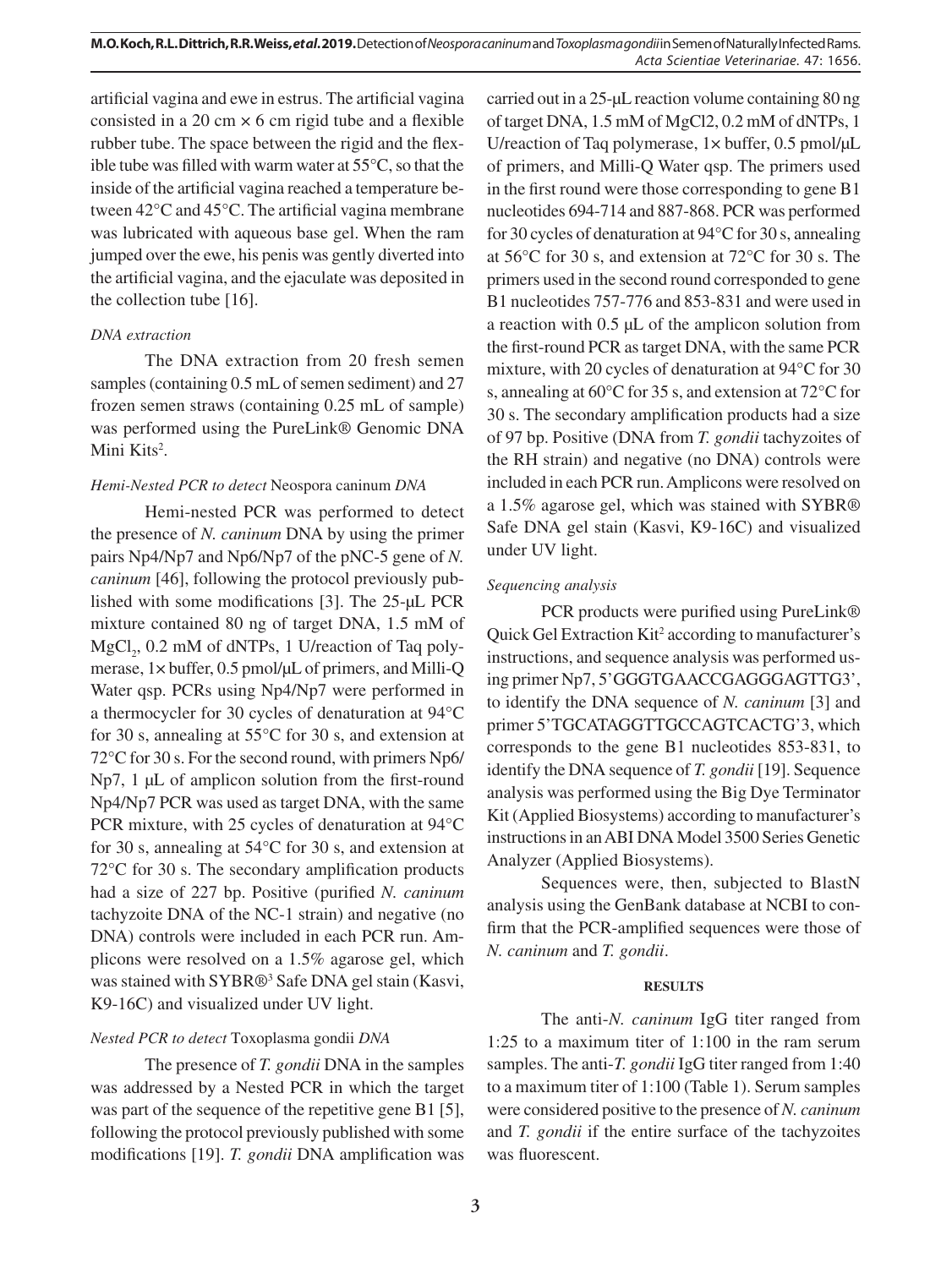Among the 20 fresh semen samples from the 11 rams, *N. caninum* DNA was detected in the semen of ram 1, collected on day 55 (Table 2). *T. gondii* DNA was detected in the fresh semen sample of ram 7, on day 1 (Table 2).

*N. caninum* and/or *T. gondii* DNA were not detected in any of the 27 frozen extended semen straws.

The DNA sequences of 186 bp from *N. caninum* (GenBank accession: MH806393) and 492 bp from *T. gondii* (GenBank accession: MH793503) were obtained by sequencing, and analysis revealed 99% and 100% identity with sequences deposited at GenBank, respectively.

**Table 1.** Titers of anti-*Neospora caninum* and anti-*Toxoplasma gondii* IgGs detected by means of indirect fluorescence test (IFAT) in the serum of 11 rams.

| Ram            | Day 1                    |                          | Day 50 |                     | Day 55   |            | Day 58                   |            |
|----------------|--------------------------|--------------------------|--------|---------------------|----------|------------|--------------------------|------------|
|                | T.gondii                 | N. caninum               |        | T.gondii N. caninum | T.gondii | N. caninum | T.gondii                 | N. caninum |
| 1              |                          | 1:50                     | 1:40   | 1:50                | 1:40     | 1:50       | nd                       | nd         |
| $\mathfrak{2}$ | 1:40                     | $\overline{\phantom{0}}$ | 1:40   |                     |          |            | nd                       | nd         |
| 3              | 1:40                     | $\overline{a}$           | 1:100  |                     | 1:100    |            | nd                       | nd         |
| $\overline{4}$ | $\overline{\phantom{a}}$ | 1:100                    | nd     | nd                  | nd       | nd         | $\overline{\phantom{a}}$ | 1:50       |
| 5              | $\overline{\phantom{a}}$ | 1:25                     | nd     | nd                  | nd       | nd         |                          | 1:25       |
| 6              | 1:40                     | ÷,                       | nd     | nd                  | nd       | nd         |                          |            |
| 7              | 1:40                     |                          | nd     | nd                  | nd       | nd         | nd                       | nd         |
| 8              | 1:100                    |                          | nd     | nd                  | nd       | nd         | nd                       | nd         |
| 9              | 1:40                     |                          | nd     | nd                  | nd       | nd         | nd                       | nd         |
| 10             |                          | 1:25                     | nd     | nd                  | nd       | nd         | nd                       | nd         |
| 11             |                          | 1:50                     | nd     | nd                  | nd       | nd         | nd                       | nd         |

Negative: -; nd: no sample available.

| <b>Table 2.</b> Detection of <i>Neospora caninum</i> and <i>Toxoplasma gondii</i> DNA in fresh semen samples from 11 |  |
|----------------------------------------------------------------------------------------------------------------------|--|
| rams using Hemi-Nested PCR and Nested PCR.                                                                           |  |

| Ram            | Day 1         | Day 50     | Day 55         | Day 58     |
|----------------|---------------|------------|----------------|------------|
|                | PCR           | <b>PCR</b> | <b>PCR</b>     | <b>PCR</b> |
| $\mathbf{1}$   |               |            | N. caninum DNA | nd         |
| $\overline{2}$ |               |            |                | nd         |
| 3              |               |            |                | nd         |
| $\overline{4}$ |               | nd         | nd             |            |
| 5              |               | nd         | nd             |            |
| 6              |               | nd         | nd             |            |
| 7              | T. gondii DNA | nd         | nd             | nd         |
| 8              |               | nd         | nd             | nd         |
| 9              |               | nd         | nd             | nd         |
| 10             |               | nd         | nd             | nd         |
| 11             |               | nd         | nd             | nd         |

Negative: -; nd: no sample available.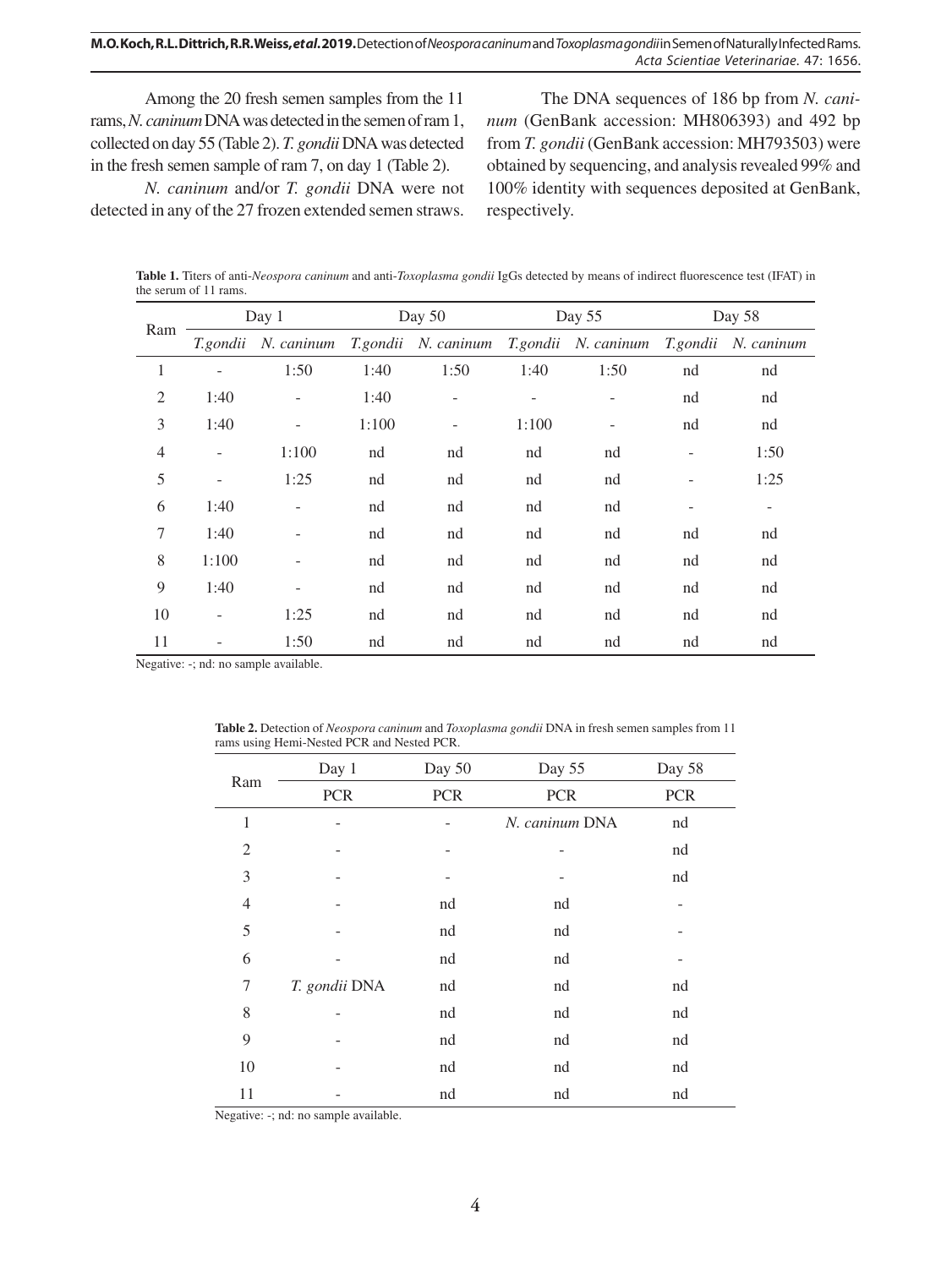### **DISCUSSION**

In our study, *N. caninum* DNA was detected in the semen sample from the third collection from ram 1, in agreement with Syed-Hussain *et al*. [42] that detected *N. caninum* DNA in the semen samples of experimentally infected seropositive rams and also demonstrated sporadic parasite elimination between the first and fourth week after infection.

The ram in which semen *N. caninum* DNA was detected was seropositive for anti-*N. caninum* (1:50) and anti-*T. gondii* (1:40) IgGs. Co-infection in sheep has been reported in abortion cases by Hughes *et al*. [23], who detected the simultaneous presence of both parasites in 12.2% of brain samples from aborted sheep fetuses.

No high IgG serological titers were detected in the rams at the time they were eliminating the parasite through semen. The final titer of anti-*N. caninum* and anti-*T. gondii* IgGs in serum was 1:100, suggesting chronic infection. Studies on serological titration of ewes that presented abortion showed titers of 1:1024 [6] and 1:800 [45] for infection with *T. gondii* and *N. caninum*, respectively, and high titration of IgG suggests acute toxoplasmosis.

The DNA of *T. gondii* was detected in the semen of ram 7, in agreement with other studies that detected *T. gondii* DNA in samples of fresh and frozen semen from naturally infected rams used for reproduction [4,29].

In our study, *T. gondii* and *N. caninum* DNAs were not detected in the 27 frozen extended semen straws used for artificial insemination. This result is different from that in the study from Bezerra *et al*. [4], where *T. gondii* DNA was detected in 22.2% of frozen semen samples and in 100% of fresh semen samples from seropositive rams commercialized in artificial insemination centers in Northeastern Brazil.

The non-detection of *N. caninum* and *T. gondii* DNA in frozen semen samples of rams could be also due to the dilution that was used to prepare the semen straws (GGL diluent and 5% glycerol), since fresh semen samples were not diluted prior to the test. Moreover, in our study, the volume of frozen semen samples (0.25 mL) used for PCR was lower than the volume of sediment obtained from fresh semen (0.5 mL), and the fresh semen centrifugation to obtain the sediment may have grouped the tachyzoites, increasing the sensitivity of the technique employed.

Ortega-Mora *et al*. [33] investigated the presence of *N. caninum* DNA in fresh non-extended semen straws and frozen extended semen straws of eight bulls and detected a smaller number of positive samples in frozen semen than in fresh, indicating that positive results may be considered as confirmatory, but negative results cannot be considered as true negative.

Caetano-Da-Silva *et al*. [7] detected *Neospora* DNA sporadically in frozen semen samples from seropositive cattle. They also demonstrated that the nondetection of protozoa DNA in frozen semen samples can be explained by the low number of parasites in the sample, which is undetectable by the technique used, or by the fact that, when testing frozen semen samples with a low concentration of target molecules, it is likely that *Neospora* DNA will be absent in each tube of the reaction, resulting in a false negative PCR result.

The nucleotide sequence obtained from the semen sample where *N. caninum* DNA was detected presented 99% identity with sequences deposited in GenBank, and, among them, a sequence deposited by Hughes *et al*. [23], who detected the presence of *N. caninum* in 18.9% of brain samples from aborted lambs, but not in other tissues, such as heart and umbilical cord samples, from these fetuses.

Our results indicate that further studies are needed to evaluate the real potential of *N. caninum*  transmission via semen, like using one protozoa isolated from semen of naturally infected rams to inseminate ewes. There is a variation in degrees of pathogenicity among different protozoan isolates that has already been demonstrated experimentally for the *N. caninum* parasite, such as different viability *in vitro* [37], transplacental transmission [8,36], and histopathological lesions [34]; however, no study has evaluated the horizontal transmission capacity (via semen) of different isolates. The experimental study of Syed-Hussain *et al*. [42] demonstrated that the transmission of *N. caninum* via semen in sheep is unlikely, since ewes that had copulated with rams experimentally infected with the NcNZ1 isolate and that had *N. caninum* in semen did not present seroconversion. However, further studies with different isolates are required to confirm the non-transmission of *N. caninum* via semen.

The nucleotide sequence obtained from the *T. gondii* DNA-positive semen sample showed 100% identity with many sequences deposited in the Gen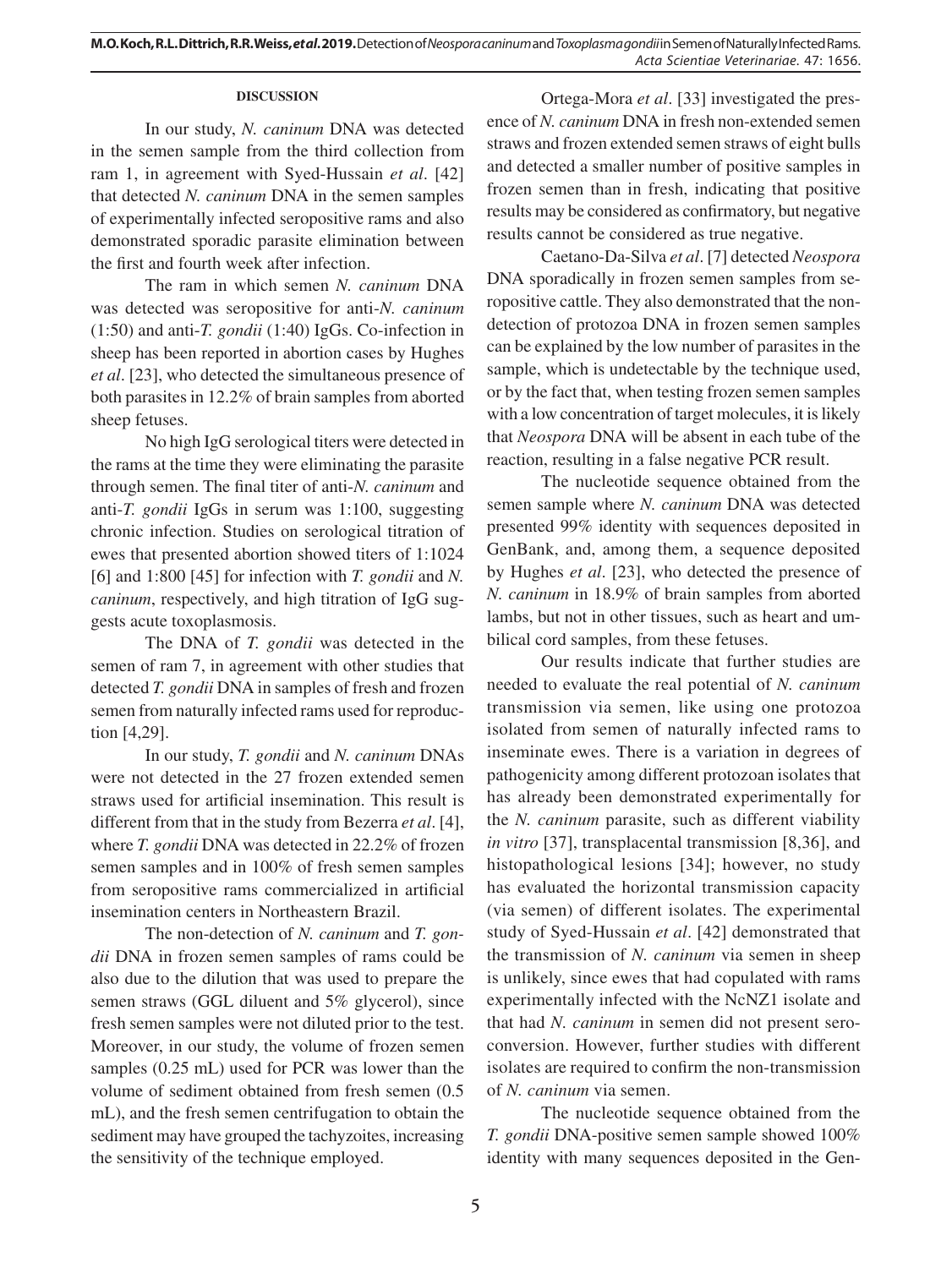**M.O. Koch, R.L. Dittrich, R.R. Weiss,** *et al***. 2019.** Detection of *Neospora caninum* and *Toxoplasma gondii* in Semen of Naturally Infected Rams. *Acta Scientiae Veterinariae*. 47: 1656.

Bank database, and, among them, *T. gondii* sequences obtained from sheep tissue samples, confirming the result obtained by PCR.

It is suggested that a new parasite elimination pathway is occurring among rams used for reproduction, due to the presence of *N. caninum* and *T. gondii*  DNA in fresh semen samples from seropositive animals. Although the detection of genomic DNA of *N. caninum* and *T. gondii* in semen does not necessarily imply the presence of infectious stages of the parasites and does not determine their viability, these results demonstrate the need for further studies.

Our study also indicates the need to reinforce preventive measures for sheep in artificial insemination centers until the risks are evaluated, by performing serological examinations with anti-*N. caninum* and anti-*T. gondii* antibodies, for instance, to select the rams that will be used for breeding.

#### **CONCLUSION**

This study demonstrated that naturally infected rams with *Neospora caninum* and *Toxoplasma gondii* can eliminate the protozoa through semen.

#### MANUFACTURERS

1 Sigma-Aldrich Brazil. São Paulo, SP, Brazil.

2 Invitrogen. Carlsbad, CA, USA.

3 MGM Assessoria Biológica. Campo Magro, PR, Brazil.

*Acknowledgements***.** This research did not receive any specific grant from funding agencies in the public, commercial, or notfor-profit sectors.

*Ethical approval***.** This Project was approved by the Animal Ethics Committee of the Department of Agricultural Sciences (CEUA SCA) under the protocol number 065/2016.

*Declaration of interest***.** The authors report no conflicts of interest. The authors alone are responsible for the content and writing of the paper.

#### **REFERENCES**

- **1 Aganga A.O., Umoh J.U., Kyewalabye E.K. & Ekwempu C.C. 1988.** Comparative experimental transmission studies with Nigerian isolates and TS-I strain of *Toxoplasma gondii* in sheep. *Journal of Animal Production Research*. 8: 104-120.
- **2 Arantes T.P., Lopes W.D.Z., Ferreira R.M., Pieroni J.S.P., Pinto V.M.R., Sakamoto C.A. & Costa A.J. 2009.**  *Toxoplasma gondii*: Evidence for the transmission by semen in dogs. *Experimental Parasitology*. 123(2): 190-194.
- **3 Baszler T.V., Gay L.J.C., Long M.T. & Mathison B.A. 1999.** Detection by PCR of *Neospora caninum* in Fetal Tissues from Spontaneous Bovine Abortions. *Journal of Clinical Microbiology*. 37(12): 4059-4064.
- **4 Bezerra M., Cruz J., Kung E., Albuquerque P., Kim P., Moraes E.P., Pinheiro Júnior J.W. & Mota R.A. 2014.**  Detection of *Toxoplasma gondii* DNA in Fresh and Frozen Semen from Rams in Brazil. *Reproduction in Domestic Animals*. 49(5): 753-755.
- **5 Burg J.L., Grover C.M., Pouletty P. & Boothroyd J.C. 1989.** Direct and sensitive detection of a pathogenic protozoan, *Toxoplasma gondii*, by polymerase chain reaction. *Journal of Clinical Microbiology*. 27(8): 1787-1792.
- **6 Buxton D. 1990.** Ovine toxoplasmosis: a review. *Journal of the Royal Society of Medicine*. 83(8): 509-511.
- **7 Caetano-Da-Silva A., Ferre I., Collantes-Fernández E., Navarro V., Aduriz G., Ugarte-Garagalza C. & Ortega-Mora L.M. 2004.** Occasional detection of *Neospora caninum* DNA in frozen extended semen from naturally infected bulls. *Theriogenology*. 62(7): 1329-1336.
- **8 Chryssafidis A.L., Cantón G., Chianini F., Innes E.A., Madureira E.H. & Gennari S.M. 2014.** Pathogenicity of Nc-Bahia and Nc-1 strains of *Neospora caninum* in experimentally infected cows and buffaloes in early pregnancy. *Parasitology Research*. 113(4): 1521-1528.
- **9 De Moraes É.P.B.X., Batista A.M., Faria E.B., Freire R.L., Freitas A.C., Silva M.A., Braga V.A. & Mota R.A. 2010.** Experimental infection by *Toxoplasma gondii* using contaminated semen containing different doses of tachyzoites in sheep. *Veterinary Parasitology*. 170(3-4): 318-322.
- **10 De Moraes E.P.B.X., da Costa M.M., Dantas A.F.M., da Silva J.C.R. & Mota R.A. 2011.** *Toxoplasma gondii* diagnosis in ovine aborted fetuses and stillborns in the State of Pernambuco, Brazil. *Veterinary Parasitology*. 183(1-2): 152-155.
- **11 Doosti A., Khamesipour F., Nekoei S. & Lutvikadic I. 2015.** Survey for the presence of *Neospora caninum* in frozen bull's semen samples by PCR assay. *Asian Pacific Journal of Tropical Disease*. 5(1): 7-12.
- **12 Dubey J.P. & Lindsay D.S. 1990.** *Neospora caninum* induced abortion in sheep. *Journal of Veterinary Diagnostic Investigation*. 2(3): 230-233.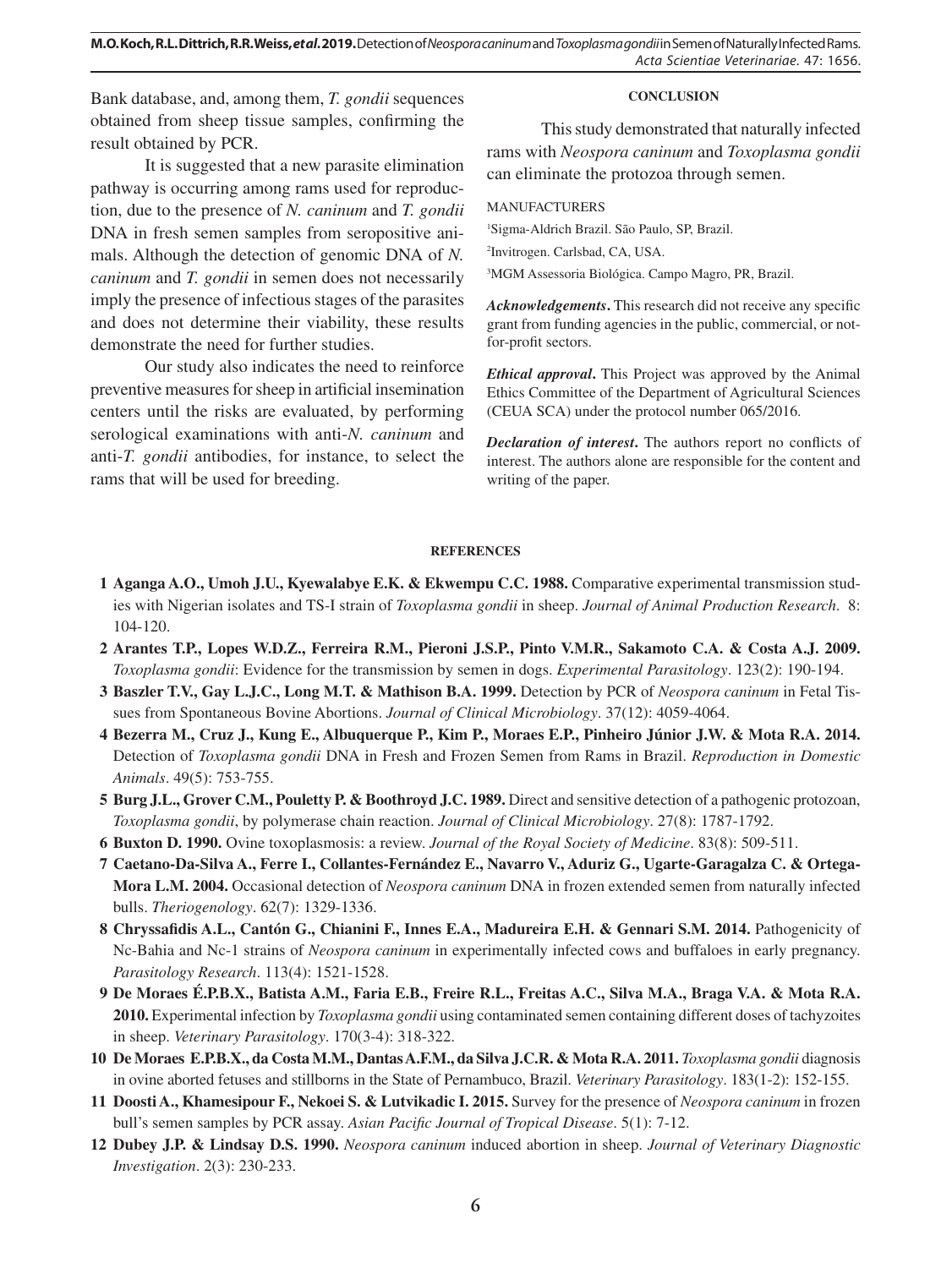- **13 Dubey J.P. & Schares G. 2011.** Neosporosis in animals-The last five years. *Veterinary Parasitology*. 180(1-2): 90-108.
- **14 Dubey J.P., Schares G. & Ortega-Mora L.M. 2007.** Epidemiology and control of neosporosis and *Neospora caninum*. *Clinical Microbiology Reviews*. 20(2): 323-367.
- **15 Dubey J.P. & Sharma S.P. 1980.** Prolonged excretion of *Toxoplasma gondii* in semen of goats. *American Journal of Veterinary Research*. 41(5): 794-795.
- **16 Ferra J.D.C. & Sereno J.R.B. 2006.** *Artificial Insemination in sheep*. Planaltina, DF: Embrapa Cerrados (ISSN 1517- 5111; 156), 26 p. Disponível em: <http://ainfo.cnptia.embrapa.br/digital/bitstream/CPAC-2009/27833/1/doc\_156.pdf.> [Accessed online in October 2018].
- **17 Ferre I., Aduriz G., Del-Pozo I., Regidor-Cerrillo J., Atxaerandio R., Collantes-Fernandez E., Hurtado A., Ugarte-Garalgaza C. & Ortega-Mora L.M. 2005.** Detection of *Neospora caninum* in the semen and blood of naturally infected bulls. *Theriogenology*. 63(5): 1504-1518.
- **18 Ferre I., Serrano-Martínez E., Martínez A., Osoro K., Mateos-Sanz A., del-Pozo I., Aduriz G., Tamargo C. & Ortega-Mora L.M. 2008.** Effects of re-infection with *Neospora caninum* in bulls on parasite detection in semen and blood and immunological responses. *Theriogenology*. 69(7): 905-911.
- **19 Fuentes I., Rodriguez M., Domingo C.J., Del Castillo F., Juncosa T. & Alvar J. 1996.** Urine sample used for congenital toxoplasmosis diagnosis by PCR. *Journal of Clinical Microbiology*. 34(10): 2368-2371.
- **20 Giadinis N.D., Terpsidis K., Diakou A., Siarkou V., Loukopoulos P., Osman R., Karatzias H. & Papazahariadou M. 2011.** Massive toxoplasma abortions in a dairy sheep flock and therapeutic approach with different doses of sulfadimidine. *Turkish Journal of Veterinary and Animal Sciences*. 35(3): 207-211.
- **21 González-Warleta M., Castro-Hermida J.A., Regidor-Cerrillo J., Benavides J., Álvarez-García G., Fuertes M., Ortega-Mora L.M. & Mezo M. 2014.** *Neospora caninum* infection as a cause of reproductive failure in a sheep flock. *Veterinary Research*. 45(1): 88.
- **22 Guimarães A., Raimundo J.M., Moraes L.M.B., Silva A.T., Santos H.A., Pires M.S., Machado R.Z. & Baldani C.D. 2015.** Occurrences of anti-*Toxoplasma gondii* and anti-*Neospora caninum* antibodies in sheep from four districts of Tocantins state, Brazilian Legal Amazon Region. *Pesquisa Veterinária Brasileira*. 35(2): 110-114.
- **23 Hughes J.M., Williams R.H., Morley E.K., Cook D.A., Terry R.S., Murphy R.G., Smith J.E. & Hide G. 2006.** The prevalence of *Neospora caninum* and co-infection with *Toxoplasma gondii* by PCR analysis in naturally occurring mammal populations. *Parasitology*. 132(Pt 1): 29-36.
- **24 Jozani R.J., Asadpour R., Nematolahi A. & Hosseininejad M. 2012.** Detection of non-spermatozoal cells of *Neospora caninum* in fresh semen of naturally infected bulls. *Acta Scientiae Veterinariae*. 40(2): 1-7.
- **25 Koch M.O., Weiss R.R., Cruz A.A., Soccol V.T., Gonçalves K.A., Bertol M.A.F., Beltrame O.C. & Dittrich R.L. 2016.** Detection and isolation of *Toxoplasma gondii* from fresh semen of naturally infected dogs in Southern Brazil. *Reproduction in Domestic Animals*. 51(4): 550-554.
- **26 Locatelli-Dittrich R., Dittrich J.R., Richartz R.R.T.B., Gasino Joineau M.E., Antunes J., Pinckney R.D., Deconto I., Hoffmann D.C. & Thomaz-Soccol V. 2006.** Investigation of *Neospora* sp. and *Toxoplasma gondii* antibodies in mares and in precolostral foals from Parana State, Southern Brazil. *Veterinary Parasitology*. 135(3-4): 215-221.
- **27 Lopes W.D.Z., da Costa A.J., Santana L.F., dos Santos R.S., Rossanese W.M., Lopes W.C.Z, Costa G.H.N., Sakamoto C.A. & dos Santos T.R. 2009.** Aspects of toxoplasma infection on the reproductive system of experimentally infected rams (*Ovis aries*). *Journal of Parasitology Research*. 2009(Article ID 602803): 1-6.
- **28 Lopes W.D.Z., Rodriguez J.D.A., Souza F.A., dos Santos T.R., dos Santos R.S., Rosanese W.M., Lopes W.R., Sakamoto C.A. & da Costa A.J. 2013.** Sexual transmission of *Toxoplasma gondii* in sheep. *Veterinary Parasitology*. 195(1-2): 47-56.
- **29 Moraes É.P.B.X., Faria E.B., Batista A.M., Freitas A.C., Silva J.C.R., Albuquerque P.P.F. & Rinaldo A.M. 2010.**  *Toxoplasma gondii* detection in the semen of naturally infected sheep. *Pesquisa Veterinária Brasileira*. 30(11): 915-917.
- **30 Moraes L.M.B., Raimundo J.M., Guimarães A., Santos H.A., Macedo Junior G.L., Massard C.L., Machado R.Z. & Baldani C.D. 2011.** Occurrence of anti-*Neospora caninum* and anti-*Toxoplasma gondii* IgG antibodies in goats and sheep in western Maranhão, Brazil. *Revista Brasileira de Parasitologia Veterinária*. 20(4): 312-317.
- **31 Moura A.B., Costa A.J., Jordão Filho S., Paim B.B., Pinto F.R. & Di Mauro D.C. 2007.** *Toxoplasma gondii* in semen of experimentally infected swine. *Pesquisa Veterinária Brasileira*. 27(10): 430-434.
- **32 Olafson P. & Monlux W.S. 1942.** *Toxoplasma gondii* infection in animals. *The Cornell Veterinarian*. 32(2): 176-190.